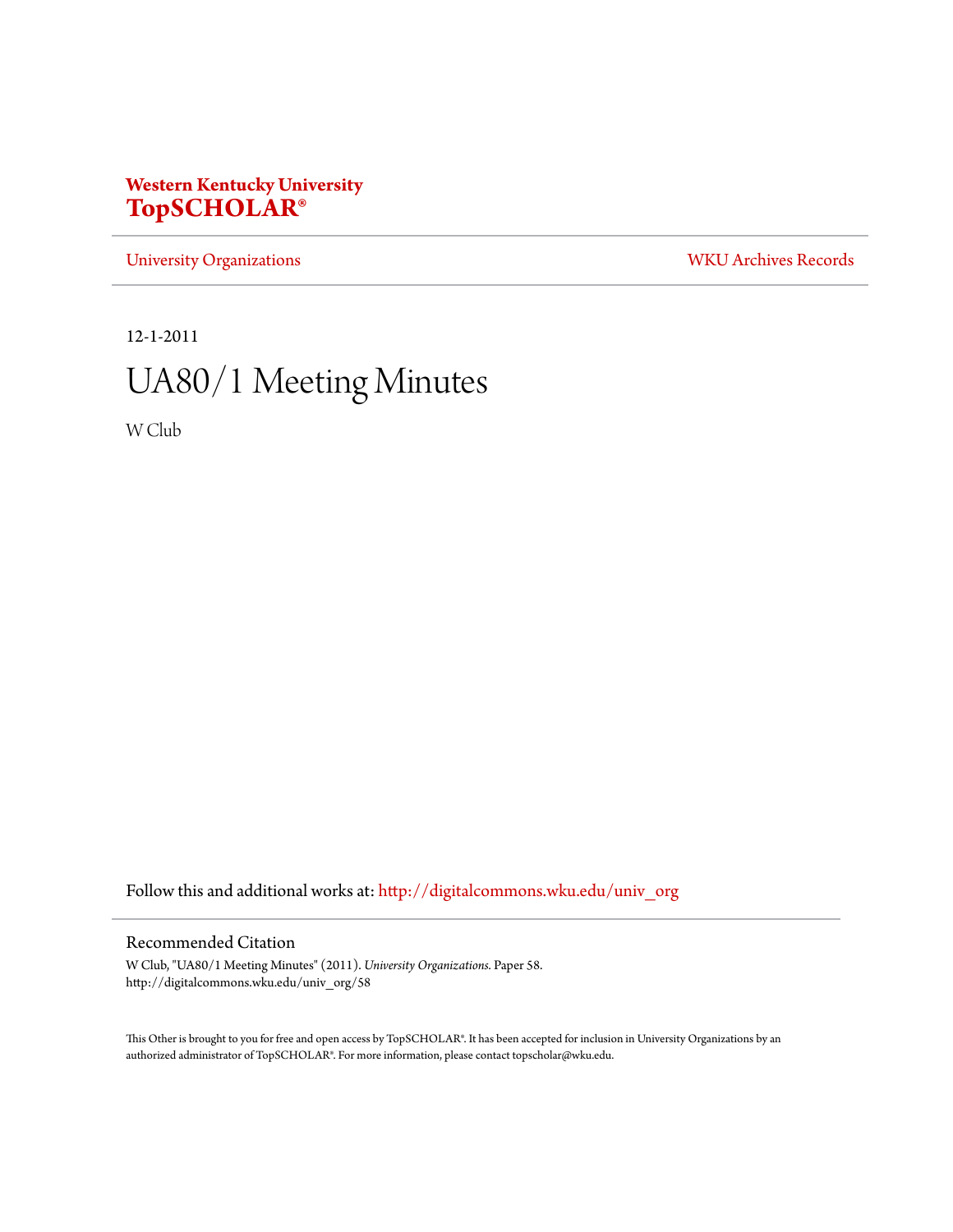# MINUTES — W-CLUB BOARD OF DIRECTORS MEETING

Legends Conference Room, E.A. Diddle Arena, 5:00 p.m., Thursday, December 1, 2011

In Attendance (9) — Bryan Baysinger, Jim Clark, Joe Easterling, Butch Gilbert, Matt Idlett (presiding), Paul Just, Jim Meyer, Bill Moore, Bobby Rascoe.

Not Present (18) — Tom Bird, Wayne Bush, Ross Bjork, Bill Edwards, Jimmy Feix, Pam Herriford, Jerry Humble, Jean-Marie Lawson, Yogi Meadors, Mike Montgomery, Mike Newton, Bill Powell, Mickey Riggs, Erick Sack, Donald Smith, Chris Tinius, Katy Tinius, Yvonne Turner.

-----------------------------------------------------------------

MINUTES (October Meeting) — APPROVED

TREASURER'S REPORT — Bill Edwards — not present; but submitted the following: \$30,532.43 in membership account; \$34,324.93 in endowed account ... have paid for most of football/basketball hospitality rooms to date; have some jacket orders out and will have some more soon.

SECRETARY'S REPORT — Paul Just — pass (some items to be discussed elsewhere on the agenda)

HAF REPORT — Jim Clark — preparing for finalizing the fiscal year by Dec. 31 ... working on preparations for a bowl game if it materializes.

SPORTS REPORT — Pam Herriford — not present

### COMMITTEE REPORTS

• Membership (Bryan Baysinger, chair) — paid membership up to 268 ... up about 37 from this time last year • Welfare/Recognition (Pam Herriford, chair) — not present • Advancement/Development (Joe Easterling, chair) — working with Just and Ron Herriford on kiosks project in Halls of History ... have uploaded approximately 1,700 photos so far.

### OLD BUSINESS

• Homecoming Brunch / Hall of Fame Inductions — review and discussion ... smaller crowd; Just noted that numbers were under 200 until last week or so and actually had 215 +/-; still down from recent years when have had 250 +/- and one year with somewhere around 300 ... time for event would have been very good, except for lenghty comments from two inductees.

• Basketball Hospitality Room — Just has one commitment for sponorship (for final men's home game) and has hopes that several who assisted with sponsorships last winter will assist again this season.

• Hilltopper Halls of History — finances — donor total now approximately \$146,000 after fall push ... donor wall up; however, already have handful who want to participate and will likely redo donor wall late in the basketball season

### NEW BUSINESS

• Stewardship for 2011-12 year — Just polled board for support to proceed with stewardship gift program ... concensus is to stay with it ... Just will work on gift selections • Membership — planning for 2012-13 — Idlett indicates need to make membership growth a priority for the spring and summer

• Retired Jersey Program — discussion on potential football candidates by Gilbert ... Just reviewed procedures and setup currently in place to make selections ... candidates are reviewed by a